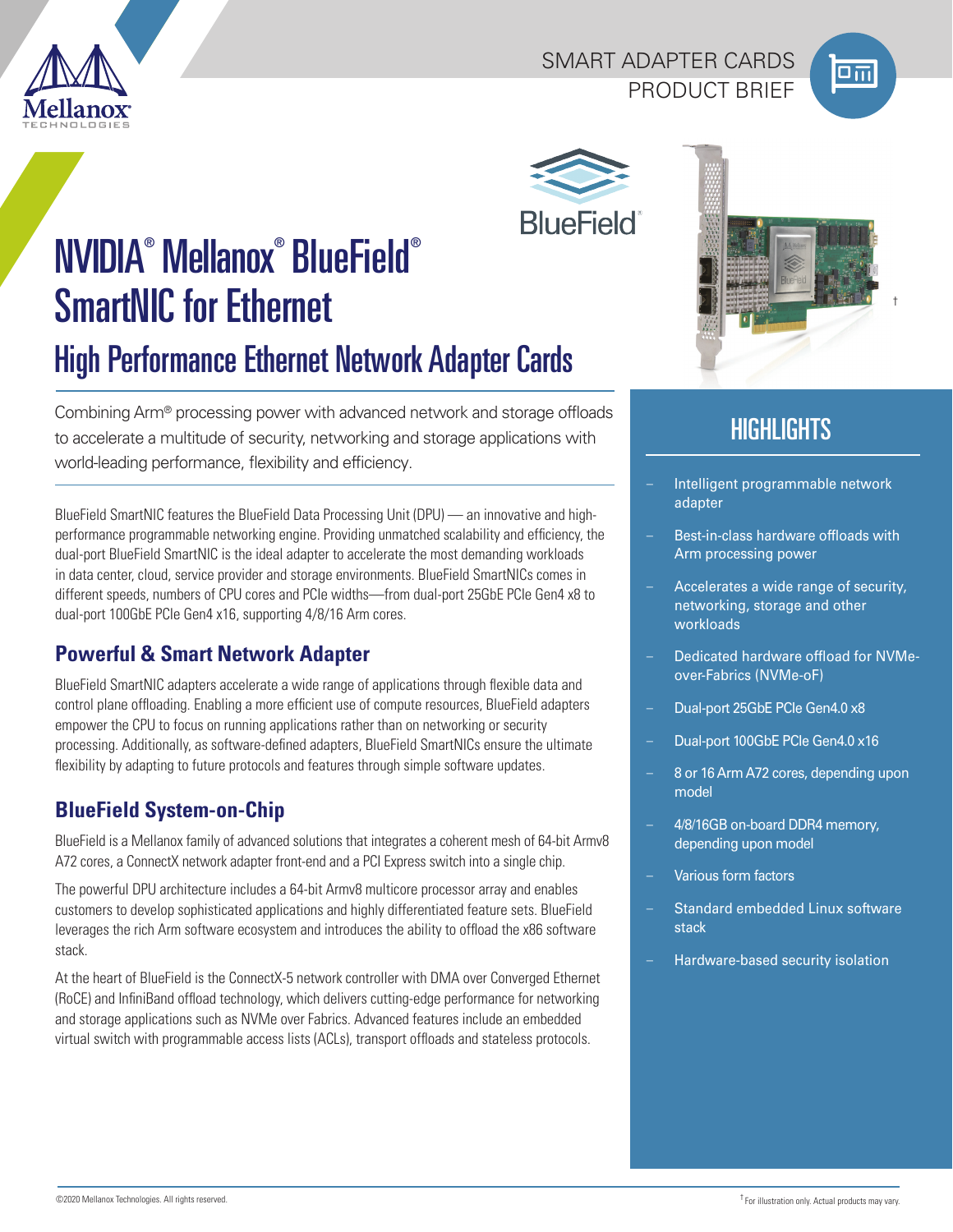# **Security Applications**

BlueField SmartNIC addresses the concerns of modern data centers by combining hardware encryption accelerators with embedded software and fully integrated advanced network capabilities, making it an ideal platform for developing proprietary security applications.

It enables a distributed security architecture by isolating and protecting each individual workload and providing flexible control and visibility at the server and workload level, controlling risk at the server access layer. BlueField builds security into the DNA of the data center and enables prevention, detection and response to potential threats in real time.

BlueField SmartNIC is capable of delivering powerful functionality, including encryption of data-in-motion, bare metal provisioning, stateful L4 firewall and more.

### **Networking Applications**

BlueField SmartNIC offers a wide range of dedicated offloads to maximize virtualization scalability and efficiency. Data center administrators can benefit from better server utilization, allowing more virtual machines and more tenants on the same hardware, while reducing the TCO, power, and cable complexity.

Among its accelerations:

- Mellanox ASAP<sup>2</sup> Accelerated Switching and Packet Processing<sup>®</sup> for Open vSwitch (OVS) delivers flexible, highly efficient virtual switching and routing capabilities. OVS accelerations can be further enhanced using BlueField processing and memory. For example, the scale of OVS actions can be increased by utilizing BlueField internal memory, and more OVS actions and vSwitch/vRouter implementations can be supported.
- Network overlay technology (VXLAN, NVGRE, Geneve) offload, including encapsulation and decapsulation, allows the traditional offloads to operate on the tunneled protocols and also offload Network Address Translation (NAT) routing capabilities.

### **Storage Applications**

BlueField SmartNIC may operate as a co-processor offloading specific storage tasks from the host, isolating part of the storage media from the host, or enabling abstraction of software-defined storage logic, using both a BlueField-dedicated hardware offload for NVMe-over-Fabrics and Arm cores.

On the storage initiator side, BlueField SmartNICs can prove an efficient solution for hyperconverged systems to enable the host CPU to focus on compute while all the storage and networking tasks are handled through the NIC engine and Arm cores.

Decoupling of the storage tasks from the compute tasks also simplifies the software model, enabling the deployment of multiple OS virtual machines while the storage application is handled solely by the Arm Linux subsystem.

### **Mellanox NVMe SNAP**TM

NVMe SNAP (Software-defined Network Accelerated Processing) enables hardware virtualization of NVMe storage. The Mellanox NVMe SNAP framework enables customers to easily integrate networked storage solutions into their cloud or enterprise server deployments. NVMe SNAP brings virtualized storage to bare-metal clouds and makes composable storage simple, promoting CAPEX and OPEX savings. It enables the efficient disaggregation of compute and storage to allow fully-optimized resource utilization.

NVMe SNAP logically presents networked storage as a local NVMe drive on the PCIe bus to host software. This allows the host OS/ Hypervisor to use a standard NVMe-driver instead of different network storage protocols.

NVMe SNAP empowers customers with the freedom to implement their own storage technology and solutions on top of the NVMe SNAP framework that runs on Mellanox BlueField™ embedded Arm cores along with embedded hardware storage acceleration engines. This powerful combination is agile yet completely transparent to host software, allowing NVMe SNAP to be integrated into almost any storage solution.

NVMe SNAP is a licensed software available on select BlueField part numbers, see Table 1 and Table 2 for more information.

### **Software Support**

BlueField SmartNIC is shipped with Mellanox BlueOS® but other operating systems, such as RH xx.xx and others, are also supported. BlueOS is a Linux reference distribution, which includes the Mellanox OFED stack, and is capable of running all customer-based Linux applications seamlessly. BlueOS itself is based on the Yocto Project Poky distribution. A PXE driver is also pre-installed.

The BlueField adapter execution environment is fully isolated from the x86 server and network environment, and can run the Open vSwitch Database (OVSDB) or other virtual switches to create a secure solution for bare metal provisioning.

The software package also includes support for DPDK, and applications for encryption and a stateful L4-based firewall.